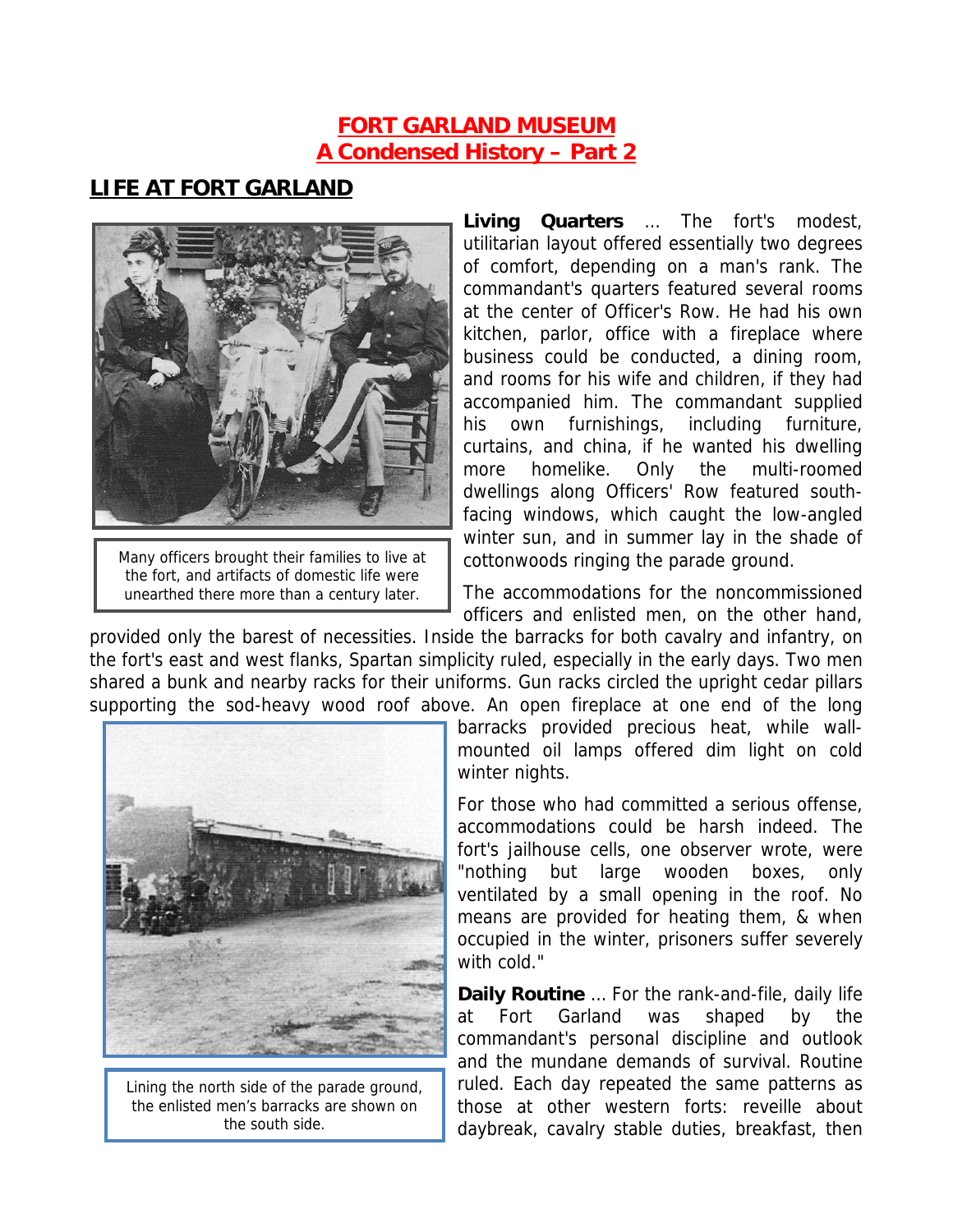

Designed and built to sustain a garrison in the valley's extreme conditions, Fort Garland continued its primary work of vigilance and readiness. It was an honorable, physically difficult life characterized by long periods of boredom punctuated by occasional calls to action.

chores such as cleaning, weapons, upkeep of the buildings, clearing the acequias, and cutting wood. Then came military drills at 10:00 A.M., "dinner" at 11:30 A.M., more chores, another drill at 1 :55 P.M., stable duties at 3:00 P.M., parade assembly before sunset, supper, and taps at 8:30 P.M. Army regulations for 1863 stated that cleanliness and order should prevail. Men were to keep their hair short, their beards trimmed, and bathe once a week. They paid a laundress to wash their uniforms and the company cobbler to fix their boots.



Over its twenty-five-year life span, Fort Garland expanded from its original design to accommodate the garrison's marching band, the families of officers, and civilians employed at the fort as teamsters or laundresses. Workrooms, storage facilities, and stables also were added between 1860 and about 1875.

**Men of the Fort** … With the commandant's permission, enlisted men could earn additional pay working "extra duty" jobs such as serving as officers' orderlies or as cooks, teamsters, laborers, tailors, carpenters, or stable watches. The commandant himself dealt with a near-constant flow of communiqués from his superior officers at Fort Union, Fort Leavenworth, and Washington, D.C. The fort's ranking officer wrote comprehensive monthly reports on his post's condition, the number of men ready to fight, and men who were sick, imprisoned, or had deserted. Because the primary commander frequently led detachments into the field or tended to duties in Taos, Santa Fe, or Fort

Union, he might be absent for as much as a month or more, requiring the second ranking officer to take charge.

Various companies served at the post over its quarter-century lifespan. They included ethnically diverse companies like the largely Hispano First New Mexico Volunteers (1862-63 and 1866-67) and so-called Buffalo Soldiers of the Ninth Cavalry (1876-79), an exclusively African American unit led by Anglo officers. The Anglos who made up the bulk of the fighting force at Fort Garland over time were far from a homogenous group. A substantial proportion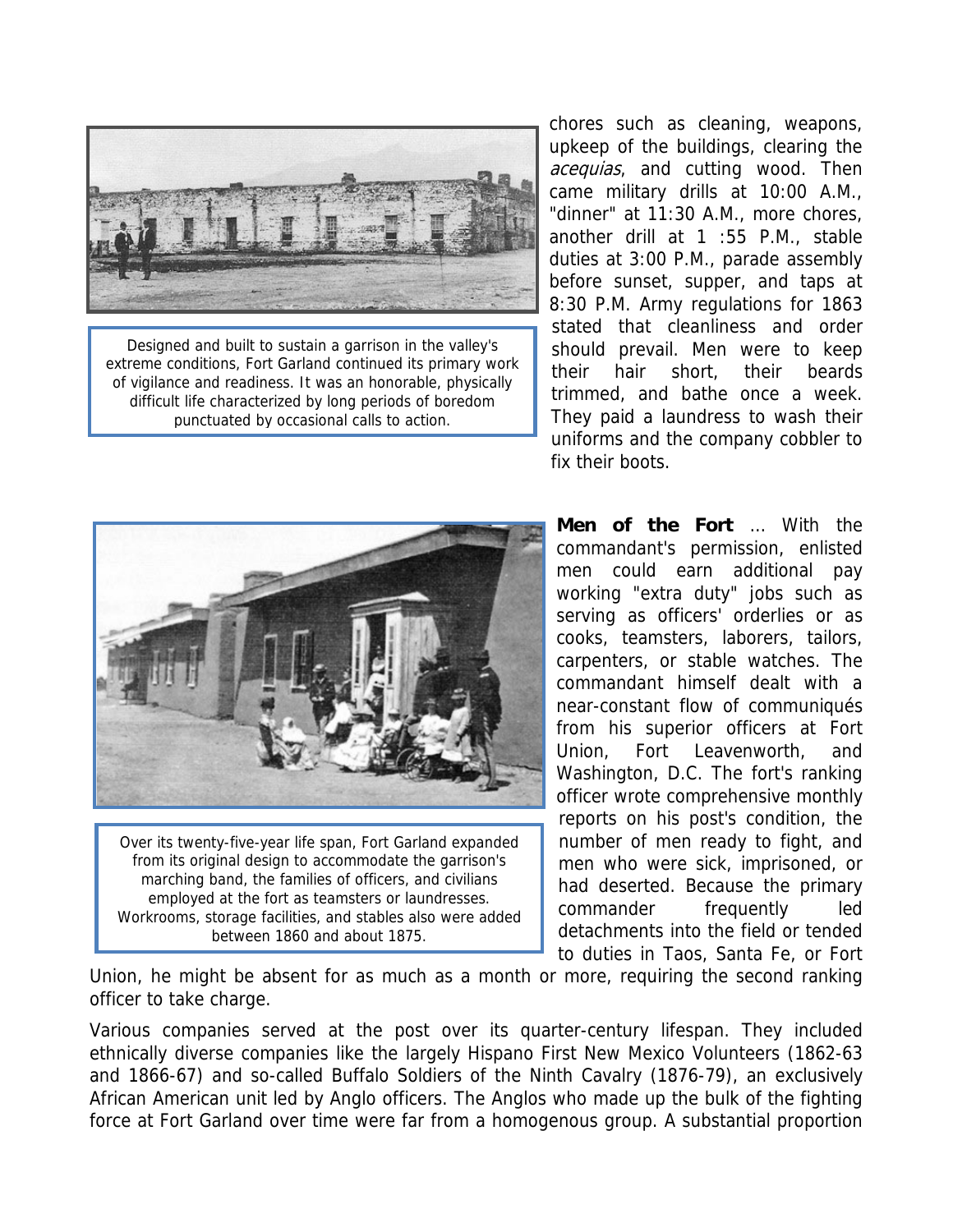hailed from European countries such as England, Scotland, Ireland, Germany, Switzerland, France, and Denmark, and some were from Canada. Many foreign-born recruits could not speak English or find jobs in America and saw enlistment as a means of survival. The Army often assigned them to remote garrisons like Fort Garland. Enlistees also came from more than a dozen states. Their ages ranged from late teens to late forties. Apart from the career soldiers, recruits represented every trade and occupation, from the farm to the factory.

There is one pleasant feature about Fort Garland. The log and adobe houses of the rancheros do not in the least exceed the Spartan limit of a few chairs, a table, and a chromo in the matters of decoration or luxury. But the officers contrive to crowd many significant little [bits] of refinement into their incommodious quarters, notwithstanding the difficulty of obtaining anything except the mere necessities of life. The rooms are in some instances carpeted, with buffalo-robes and bear-skins, while the walls are adorned with guns and relics of the chase.

---W. H. Rideing, 1873



The scene above is an early twentieth-century reenactment, but it accurately captures a common scene at the fort during its heyday. Sustaining the fort's garrison required eyeopening logistics. Estimated supplies for a year included 52 tons of beef, more than 24 tons of bacon, a ton of ham, 86 tons of flour, 13 tons each of cornmeal and sugar, 7 tons of coffee, 3 tons each of rice and hominy, 1½ tons of dried potatoes, a ton of dried vegetables, 2,200 gallons of molasses, 1,500 gallons of vinegar, 160 bushels of beans, and 100 pounds of salt. Other items included 400 gallons of common whiskey and 100 gallons of bourbon.

**Feeding a Regiment** … Fresh stock, grain, and hay came through brokers from the valley's Hispano *placitas*, which multiplied during the 1850s and 1860s. Those settlements included San Luis de Culebra, San Acacio, and others just south of the fort, as well as hamlets on the Conejos River across the valley such as Guadalupe, San Jose, and San Rafael. Fort Garland thus created a local market for cattle, grain, flour, and produce raised in the San Luis Valley. In later years, after the railroad arrived in 1877, the fort also acted as a point of procurement for products like beef and potatoes to be sent to Fort Union and other points outside the valley. Until 1877, advertisements requesting bids for supplies in Santa Fe and Taos appeared in both Spanish and

English—and quartermasters learned to deal in corn and wheat by the fanega, a traditional Spanish measure equal to 11/2 bushels. Eventually, nearly every contract for corn, hay, wood, and charcoal went to Anglo businessmen, who settled the valley in increasing numbers after the Civil War and the subsequent arrival of the railroad. This did not help bridge the cultural divide between local Hispanos and Anglos—vestiges of which remain to this day.

Many staples also arrived through the Army's own distribution system. Here, again, cultural differences—and tastes—came into play. In New Mexico, flour came from red wheat, and its dark color—often combined with impurities—appalled Anglos accustomed to fine-grained white flour. In March 1868, Commandant Maj. Hugh Fleming wrote to demand "good Saint Louis flour" for his men. "The wheat is gathered and tramped out on the ground," he said,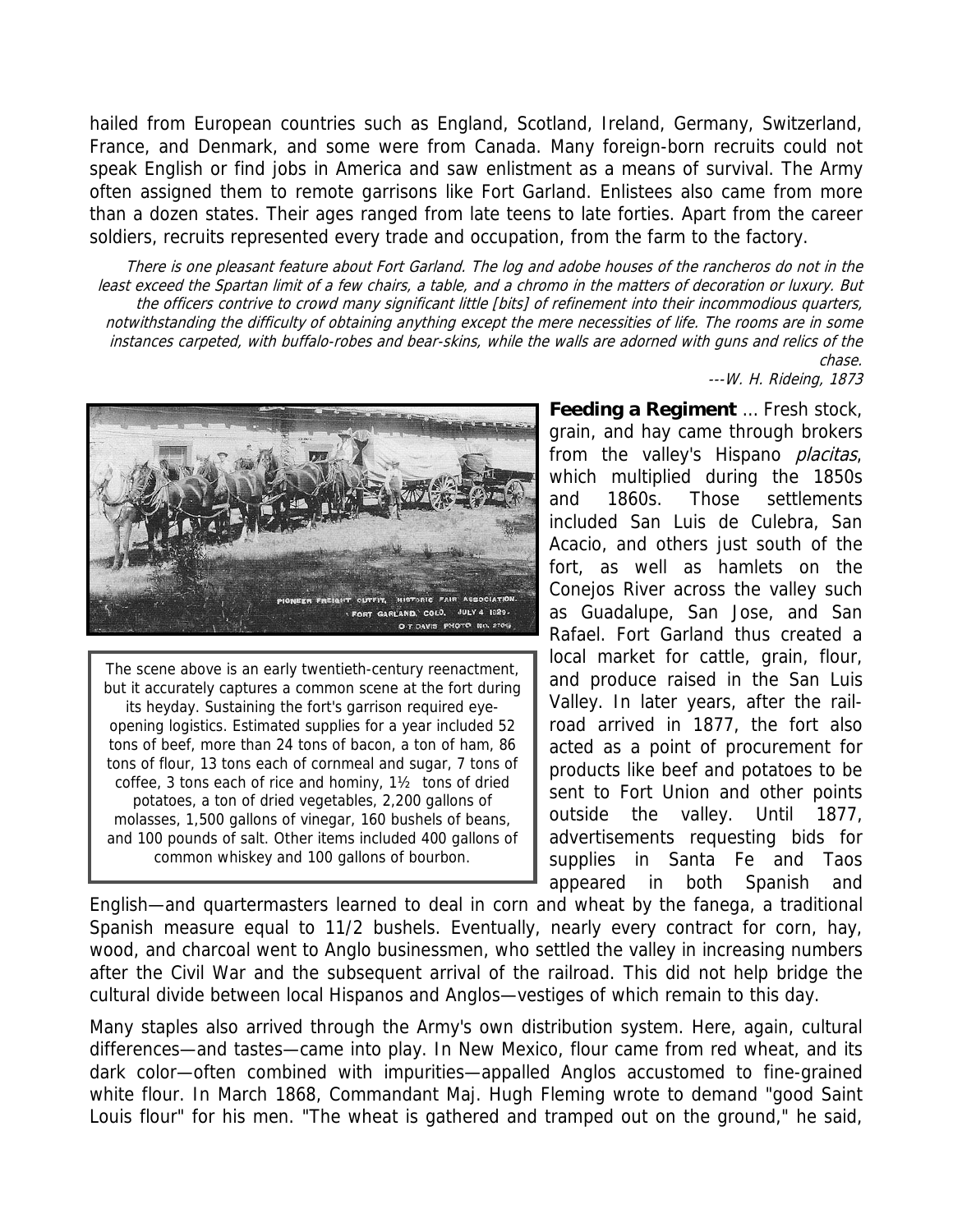"generally by sheep or goats; then scraped up, winnowed, and sent to the mill." He added, in a bitter joke: "Some calculate that our flour is composed of one-third wheat, one-third earth, and one-third manure."

Then to the accompaniment of excellent music by 4 native performers, all gave themselves up to the enjoyments of the dance. The senoritas in their best array, the soldiers in their well brushed uniforms made as fine an assemblage as could be seen anywhere, and notwithstanding the frequent visits which custom sanctioned to an adjoining room where the drinkables of all kinds were afforded, the most perfect good order and decorum prevailed.... Again and again did the unwearied dancers respond to the flowing music of the slow waltz,... all unconscious of the lapse of time, the night sped on till the drums at reveille (day break) awoke them from their trance. After a hearty breakfast the visitors began to return home, long to remember the celebration of Washington's birthday. To judge by the many expressions of "Muy! Muy! bonito fandango," as they left, our Mexican friends at least were of the opinion that it was the [ball] of New-Mexico.



To the northeast of the fort, a graveyard held the remains of soldiers who perished on duty - at least until 1883 when they were removed to Fort Leavenworth, Kansas. To the east of the fort are the company stables, rarely seen in other photographs.

---C. H Alden, February 29, 1860

**The Good, the Bad, and the Dreary** … Life could be many things at Fort Garland depending on one's outlook. Recalling his service at the post fifty years later, a leader of the Fourth Cavalry in 1879-80, J. Parker, wrote: "In spite of drills, life was not all drudgery. Men pursued deer and duck hunting, horse racing, foot races." They played cards, even built a primitive gymnasium. "At night," Parker said, "it was cold on the mountain plateau, but in our fireplace great pition logs crackled, throwing out an aromatic odor." Dr. Munn, post surgeon, led a singing group; some

officers read "to improve their minds by study"; and at least twice, military bands that were stationed at the fort provided musical diversion.

But life at the fort could be dreary and dangerous too. In 1861, preparing for Civil War action, the men under Maj. Daniel P. Whiting, Tenth Infantry, came from hastily gathered volunteers. They had little or no military garb, and one company found itself in extremely short supply. Guard duty at the open corners of the fort exposed sentries to icy blasts of wind, and the company's men had to take turns using one coat. Major Whiting, a stickler for regulation, demanded to know if the same man was standing guard every night. His orderly, Pat Ford, is said to have replied, "No, be jabbers, but the same coat kivers the whole company now." The situation hadn't changed much twenty years later. Writing home in 1879, Micah John Jenkins lamented: "It is so infernally cold. The men are sick, half of them; one died today of pneumonia and another is expected to die hourly. Poor devils."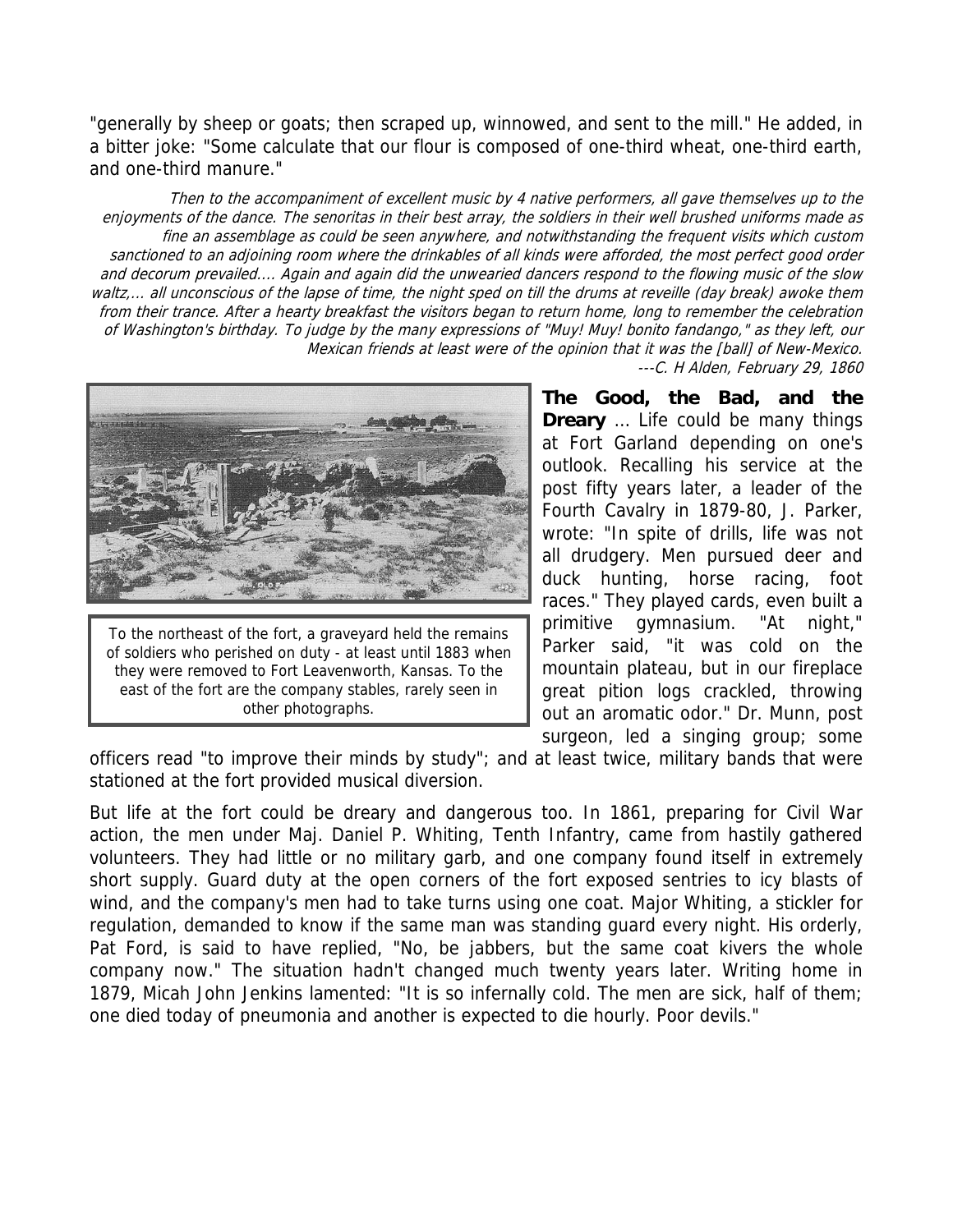# **THE FORT AND THE UTES**



Ute warriors



Commander Kit Carson

**People of the Shining Mountains** … Ute culture is dominated by family units, which in historic times formed close-knit, autonomous bands, each led by an individual who displayed the respected qualities of wisdom, courage, and physical prowess. The many bands of the tribe included major ones that played a role at Fort Garland: the Capote in the San Luis Valley, the Muache along the Front Range, the Weminuche in the San Juan Mountains, and the Uncompahgre in the Gunnison River country. The Utes' autonomy and lack of hierarchal authority would plague Anglo-Ute relations in the Fort Garland era.

**Commander Kit Carson** … The increasingly menacing mood of many Ute bands and their intermittent raids on ranches and settlements in the San Luis Valley brought none other than the legendary Kit Carson to Fort Garland, where he served as commander from May 19, 1866, to October 28, 1867.

He came with the highest recommendation. Maj. Gen. John Pope, commander at Fort Union, had written to his superior officer, Lt. Gen. William Tecumseh Sherman of Civil War fame, that Fort Garland was the most important post on the Ute frontier. Furthermore, Pope wrote: "Carson is the best man in the country to control these Indians and to prevent war if it can be done. He is personally known and liked by every Indian of the bands likely to make trouble." Carson arrived at the fort with four companies of New Mexico Volunteers, many of them Hispanos—men whose valor he knew and could trust.

Upon taking command, Carson filed a report on the fort's location, natural resources, and its buildings and their condition. Though the celebrated trapper, guide, and Indian fighter could

barely pen a crude note, he had the assistance of his adjutant, James W. Tanfield. Carson found the post, he wrote, "in Very bad Condition, Attributable in my opinion only to Culpable neglect of the Comdg officers." The new commandant emphasized the fort's important role in maintaining peace among the region's cultures and factions—but only if it were properly garrisoned. Carson estimated that within fifty miles of the post ranged three bands of Utes, numbering 800 warriors, and Jicarilla Apaches with another 250 fighting men. "To restrain this large body I have but a Command of Some 60 Men," he stated. "This is inadequate for the proper protection of Government property Alone." Given the Utes' desperate situation, he warned, they were close to war, and he needed two companies of cavalry, one of infantry, and a battery of light artillery to handle the job.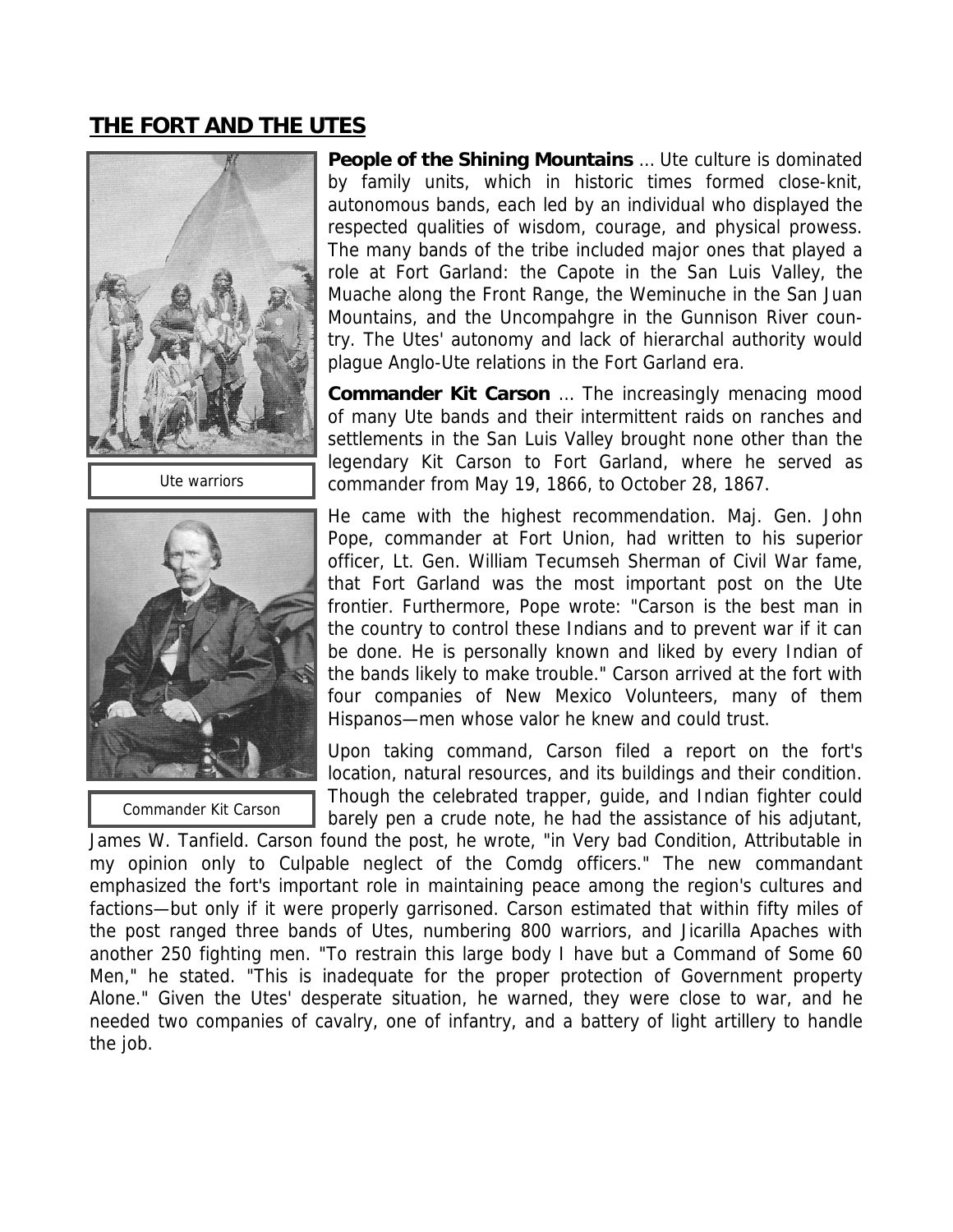

At Garland Carson kept an open house, exercising the most unbounded hospitality to all visitors and passersby... [including] the Ute Indians, of whom he had such powerful influence that no trouble ever took place when an appeal could be made to him.... It was a study to see him sitting, surrounded by them rolling cigarritos and passing the tobacco around, all the while laughing, joking, talking Spanish, or Ute tongue, with such abundant gesticulations and hand movements, that it seemed to me he talked more with his hands and shoulders than with his tongue.

—Dr. George Gwyther, post surgeon

**Carson and the Utes** … The Southern Utes were destitute and starving, and they pointed to a treaty concluded in October 1863 that required them to give up prime hunting grounds in exchange for annuities that included livestock, horses, and other aid. The U.S. Senate had ratified the treaty, but the government had failed to honor its provisions. That fall, Sherman himself visited Fort Garland to meet with Carson and see firsthand whether a new treaty could be forged to stop the Utes from committing depredations to keep themselves alive.

By October 1866, Gov. Alexander Cummings of Colorado Territory reported to D. N. Cooley, Commissioner of Indian Affairs in Washington, that the Utes were poverty-stricken, many of them going without clothing. The Indian agent for the Southern Utes had dispensed food to stem widespread starvation, Cummings wrote, and Carson requested permission to do the same at Fort Garland. To maintain the overall peace, Ute chief Ouray brought his band to Fort Garland, and Carson offered whatever gifts he could to confirm their friendship.

Carson spent the winter of 1866-67 at home in Taos, already suffering from ailments that would end his life soon after he resigned his post in October 1867. In his wake, however, he left a peace between Utes and others in the valley that lasted more than a decade, from 1867 to 1879. In large part, this was a result of his friendship with Chief Ouray, which developed out of trust and mutual respect for each other's honesty and courage. That friendship helped to forge and maintain peace in southern Colorado in the 1860s and 1870s, even after Carson's death in 1868.

He was handsomely dressed in buckskin richly ornamented with beads.... He is...honest and reliable, and it was greatly owing to his influence with the tribe that the late outbreak did not involve all the Ute Nation. Eveline Alexander, on meeting Ouray in October 1866.

In person Carson was remarkable, being not more than five feet four inches high, with a long body and [bowed] legs....[He had] long, thin hair reaching to his shoulders, ...small, keen, bright, gray eyes Land] gave you the impression of a man whose wits were in careful training. —Dr. George Gwyther, post surgeon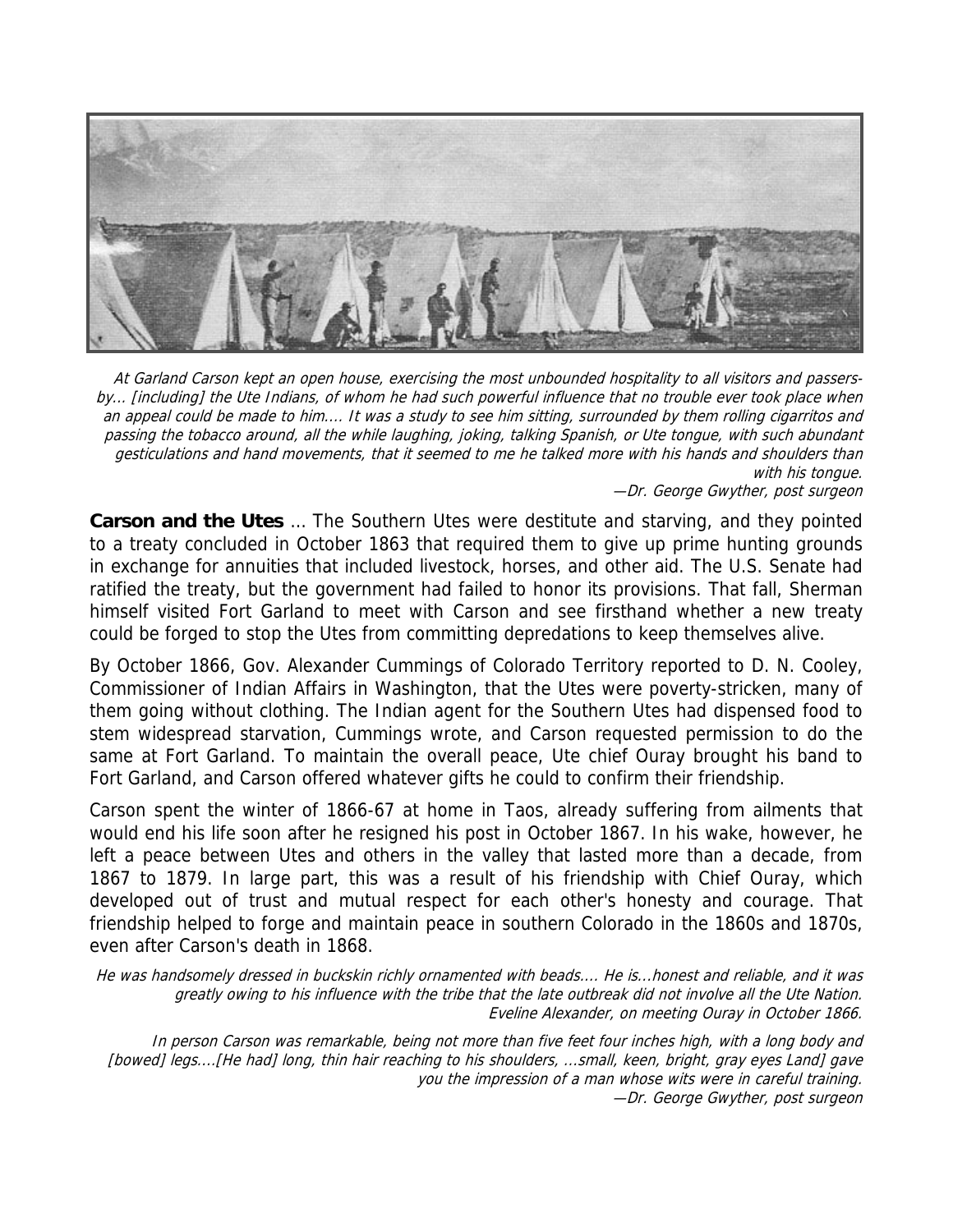

Born in Taos, New Mexico, **Chief Ouray**(1833-1880) was the son of a Jicarilla Apache mother and an Uncompahgre Ute father. Well-built, he stood five feet seven inches, with a broad handsome face and long hair tied in two braids. He learned to speak excellent Spanish and some English, as well as Ute and Apache. As a teenager he joined the Tabeguache band of Utes in southern Colorado, distinguishing himself as a leader. His patience, diplomacy, and a desire for peace between his band and non-native settlers led the U.S. government to deal with him as representative of all Ute bands during treaty negotiations in the 1860s and 1870s. Such a distinction was foreign to the autonomy of the seven major Ute bands and, at times, he faced jealousy, even an attempt on his life.



Born in Kentucky, **Christopher "Kit" Carson** (1809-1868) moved with his family to Missouri as a toddler and in 1826 fled an apprenticeship to join a Santa Fe–bound wagon train. His career over four decades included trapping, hunting, guiding, exploring, and alternately fighting various Indian tribes or securing peace with them. His action against the Navajos resulted in the eventual displacement of more than nine thousand Indians and their incarceration at the Bosque Redondo. Nineteenth-century whites, whose image of him came from dime novels that made him a legend in his lifetime, hailed Carson as a courageous defender of the right of the superior race to settle western lands. But Carson thought of his campaigns against Indian tribes as merely defensive - never as wars of extermination.

**Buffalo Soldiers** … In 1875 the San Juan Prospector, assured that peace was finally at hand, proposed that Fort Garland had outlived its usefulness. That judgment, however, was premature. The following year, Fort Garland's soldiers intervened between Utes and miners in the La Plata gold region, and in 1877 the same garrison played a role in removing miners from Ute reservation lands in the San Juan Mountains. In both cases, the troops who rode forth included African Americans of the Ninth Cavalry. These men became known as Buffalo Soldiers, an appellation bestowed by southern Plains Indians who linked the soldiers' tightly curled black hair to the matting between a buffalo's horns.

Buffalo Soldiers participated in the typical drudgery of fort life, which included repairing adobe barracks, clearing the *acequias*, and shoring up critical supplies. These soldiers' "extra duty" also included pacing new recruits through their drills or working as cooks, orderlies, stable watchmen, and teamsters. In 1878, Pvt. Francis Redmond, a Buffalo Soldier, served as assistant teacher at the fort's school.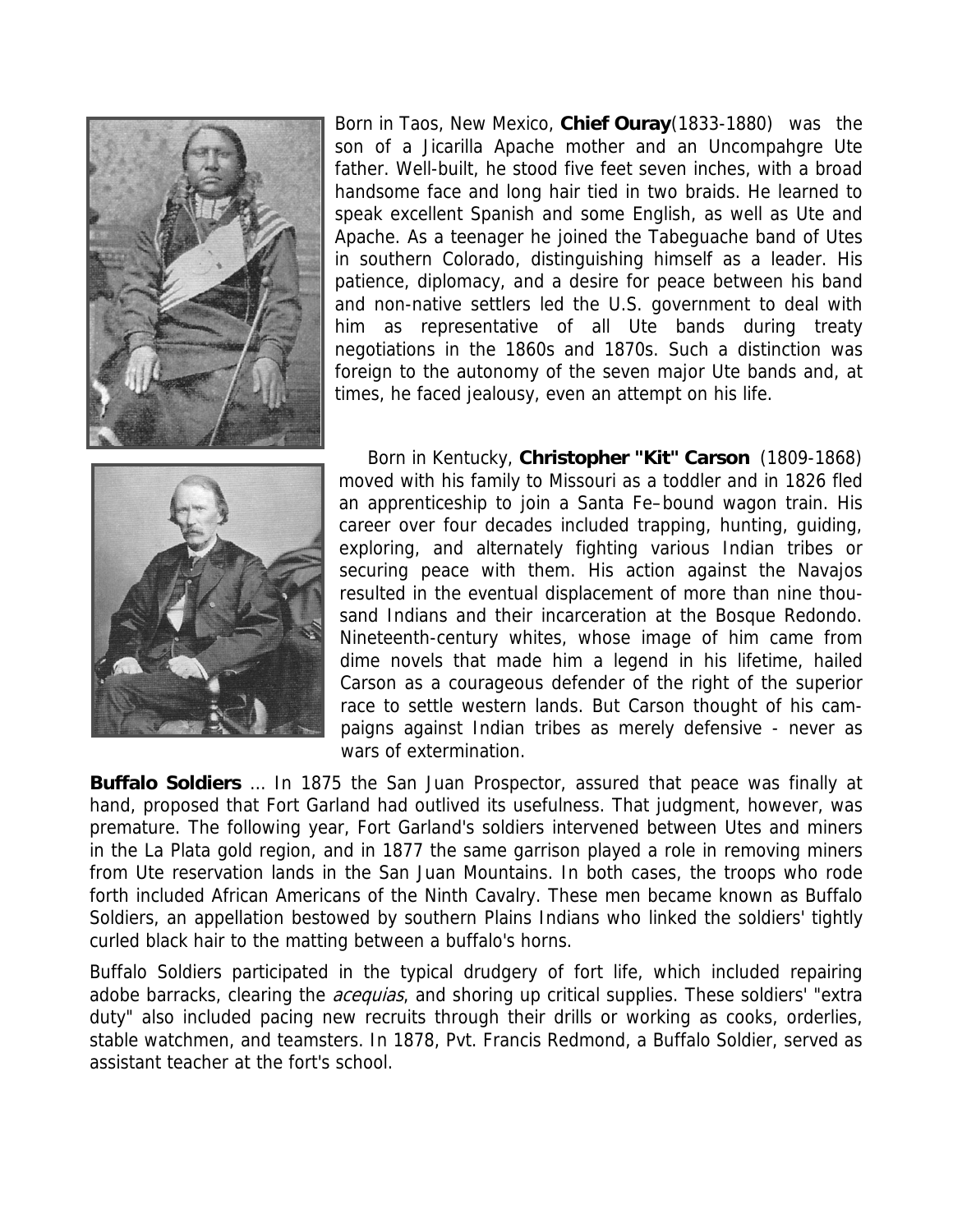

Following the Civil War, in which 186,000 black soldiers served the Union, Congress authorized six regiments of black troops with white commanders, the Ninth Cavalry among them. They came from varied backgrounds and included former slaves, sharecroppers, teamsters, bakers, and cooks. Some sought advancement or education by enlisting. Most were single or left their families behind. These companies were organized in the East and then dispatched to distant western posts. Buffalo Soldiers in the freshly minted state of Colorado (established in 1876) served at Fort Lyon, Fort Lewis, and Fort Garland.

Latter-day historians have pointed out the irony of the proud Buffalo Soldier who, having recently been freed from slavery fought the continent's indigenous peoples to make way for largely white settlers. Such contradictions are the stuff of history. Regardless of modern ruminations, the African American soldiers of the time dispatched their duties with pride and zeal.

Surrounded by stretches of dreary sage-brush stands Fort Garland, looking southward down the valley. It is not a fort which could resist a siege, not even an attack from a few mounted Indians; it must have been intended simply for barracks; a few rows of low, mud-walled buildings placed in a sort of a hollow square with openings on three sides; a little plat of green grass and a few cotton-wood trees in the center; two brass field-pieces pointing vaguely to the south; a score or so of soldiers' houses outside; some clothes-lines on which red shirts, and here and there a blue coat, were blowing; a United States flag fluttering on the flag-staff one soldier and one sergeant; that was all we saw in the way of defenses of the San Luis Valley. - Helen Hunt Jackson, 1877



In 1880, the Utes, who had occupied much of western Colorado for centuries, were forcibly removed to reservations in Utah and confined to small areas of land in southwestern Colorado. Ouray had clearly grasped the harsh realities facing his people and tried through diplomacy to address them.

**Ute Removal** … A Congressional resolution in 1877 required the Secretary of War to protect western Colorado's incoming white miners and settlers from the Utes, who remained angry about the government's failure to honor provisions of the 1873 treaty. The Commissioner of Indian Affairs wrote: "There is no doubt that Fort Garland, as a protection to the frontier, has ceased to be of use, because miners have filled up the country and mountains to the north and west for more than a hundred miles."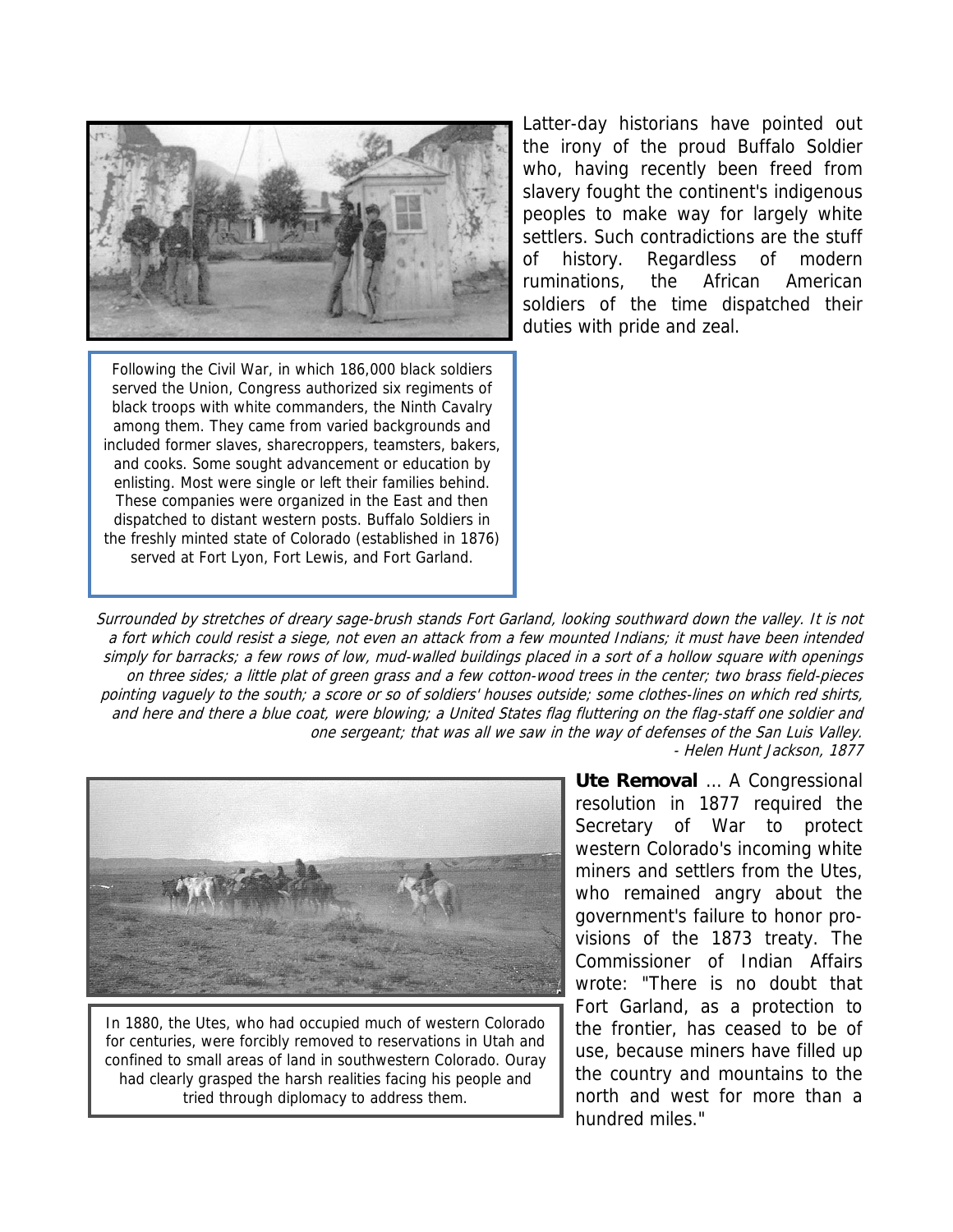The peace in Colorado was shattered on September 29, 1879, when Utes who had been forced to accept a settled, agrarian lifestyle killed Indian agent Nathan Meeker and eleven others at the White River Agency in northwest Colorado. The incident raised the specter of all-out war, exacerbated by the influx of miners into the last redoubt of the Southern Utes in the San Juan Mountains. Suddenly, the garrison at Fort Garland expanded to fully fifteen companies, most of which had to live in tents outside the venerable rectangle of adobe buildings through a brutal snowy winter. Within a year, however, the Utes were militarily escorted out of their centuries-old central Rockies home—and directed to sagebrush reservations in eastern Utah or smaller reservations in southern Colorado, which they occupy today.

### **FORGOTTEN CROSSROADS**



Less than ten years after the completion of the transcontinental railroad, narrow-gauge lines were spreading throughout Colorado Rockies, opening up the mountainous interior to miners, settlers, townspeople, and tourists.

**Railroaded** … By the time the Denver & Rio Grande Railroad (D&RG) crossed Sangre de Cristo Pass in 1877, the Utes had lost the San Luis Valley—though not yet the plateau country of the Western Slope. That August, the railroad's western terminus was the freshly minted Garland City—a

bustling town that mushroomed in a few weeks a half-dozen miles away. The next spring, the D&RG reached the military post. Though the railroad presaged Fort

Garland's demise, for now it brought a welcome supply of white "Saint Louis flour" for the men. When the railroad bridged the Rio Grande, with its west bank terminus the town of Alamosa, Garland City's upstart buildings were placed on flat cars and taken to the new site. The old adobe Fort Garland—once "the forerunner of civilization" in the valley—had become an anachronism, a vestige of an earlier era.

By this time, the railroad had made a wide variety of goods, long considered luxuries, available to enlisted men and their families. Officers and some soldiers were able to bring their families to live with them at the fort. Their children had toys, even bicycles, for diversion. The frontier was gone.

The fort's lease, signed July 17, 1856, had provided use t of the land and its resources to the Army for twenty-five years, at a cost of one dollar per year. By the time the lease expired on June 30, 1882, William Gilpin, Colorado's first territorial governor and a visionary of Manifest Destiny, had become a valley landowner. He secured all rights to the Sangre de Cristo grant—requesting, and receiving, \$100 per month in lease payments from the Army.

**Taps** … In a move that had been anticipated for at least a decade, General Sherman advised R. T. Lincoln, Secretary of War, on October 16, 1882, that Fort Garland was "obsolete and ought to be abandoned." The last commandant, he said, should "dispose of all the buildings and materials which cannot be moved." On November 30, 1883, Capt. Javan B. Irvine, 22nd Infantry, ordered the American flag lowered from its lofty perch and marched his men to the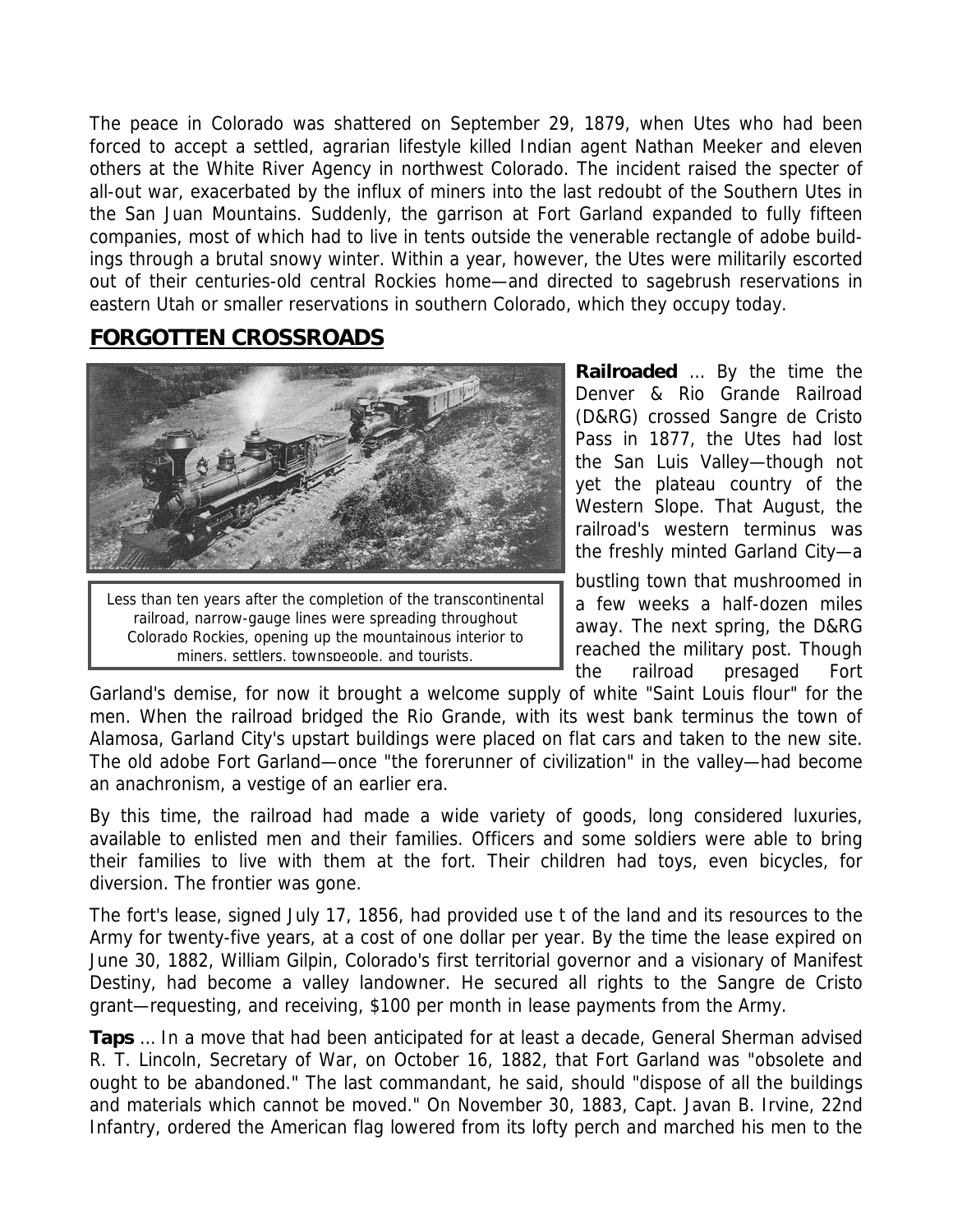D&RG station for their journey to Fort Lewis in Durango. The living were now gone—and, soon, too, would be the dead. The U.S. Army paid to have all soldiers, excepting those with close family ties to the valley, disinterred from the fort's cemetery and moved to their final resting place at Fort Leavenworth, Kansas.

As a military post and vanguard on the frontier—and as host and witness to people and events that shaped the region—the life of Fort Garland as a U.S. Army post came to an end.

**Fading to History** … The complex of buildings left by the U.S. Army in 1883 looked considerably different from the freshly built post garrisoned in 1858. Periodic expansions and additions had made the compound sprawl a bit. Over the years, outbuildings were added and eliminated, according to need.

In 1862, a long building constructed parallel to, and west of, the infantry barracks had housed shops for a carpenter and a blacksmith, storage rooms, and a mess hall for noncommissioned officers. By the end of the 1860s a hospital had been constructed just north of Officers' Row. (It didn't last long.) East of the fort, across present-day U.S. 159, the garrison had added a substantial corral, bordered on its south flank by offices and storage rooms for the post's quartermaster. In the 1860s the men also developed a six-acre garden for fresh produce, a sometimes frustrating endeavor, for in 1869 grasshoppers decimated it.

In 1877 Assistant Quartermaster J. W. Bean found the condition of the post to be acceptable, considering its age and construction. Of course, throughout the fort's life, its men had fought to keep stores from spoiling, mice from storerooms, and roofs from leaking. An inspector in 1879 remarked that "the post is built of adobe with dirt roofs, a delicate material requiring constant attention to preserve it from leakage and decay during the wet season. To put these old buildings in thorough order would require a far larger outlay of labor and material than I am prepared to recommend unless the post is to be regarrisoned."



Telephone poles behind the west wall of the cavalry barracks stand as mute reminders that Fort Garland had entered a new and neglectful period but the end of the 1920s saw the birth of a museum.

**A Forgotten Outpost** … Over some thirty years, the country surrounding the fort had been transformed from a seemingly empty tableau inhabited by Utes, crossed by Spaniards, explorers, and trappers, and scoured by wind, to a veritable bustle of modest hamlets, sprawling ranches, and, with the arrival of the railroad, a reliable freight and mail connection with the outside world. In the fort's immediate vicinity homesteaders like Tom Tobin, and an occasional officer and his family, had built several small ranches.

The six-square-mile military reservation reverted to the Trinchera Estate, which had acquired the land from William Gilpin and his partners. Meanwhile, the adobe buildings continued to be used as both living quarters and commercial establishments. For a time, Billy Carson, Kit's eldest son, operated a store in the old hospital building.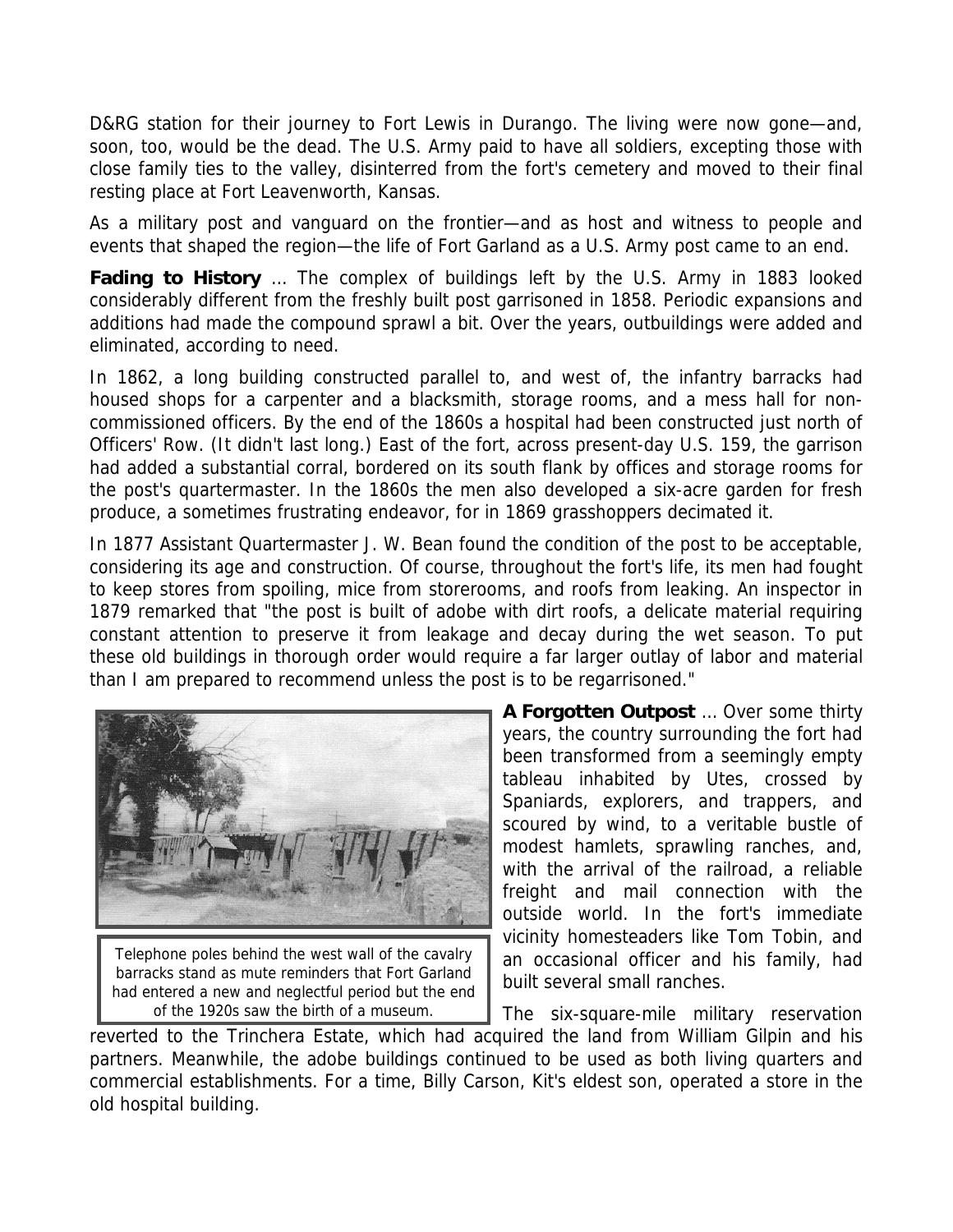Over the course of the next half century, the fort passed through several hands. The Trinchera Timber Company rented the fort's core buildings from 1912 to 1915, when William H. Meyer purchased the buildings and moved into the former commandant's quarters. A decade later, upon Meyer's death, the property fell to Josefita Lascano, Meyer's housekeeper. She, in turn, sold the property to D. E. Motz, a station agent for the D&RG. Upon Motz's transfer to a new station two years later, the property reverted to Lascano, who considered razing the buildings to sell any useful materials that remained.

## **THE MUSEUM**



The museum began life as a property of the Fort Garland Historical Association.

**Revival** … In May 1928 concerned citizens of Costilla and Conejos counties, many of them members of the local Masonic order, formed the Fort Garland Historical Fair Association to preserve the site. The name derived from their idea that the fort might serve as a place for future county fairs. A core group of officers in the fair association included Luther Bean, F. E. Grimwood, and Charles Woodward, a local attorney who provided legal advice, and Frank Spencer of Adams State Normal School, who guided preservation efforts.

The group set about seeking support, approaching both the Colorado Historical Society and the National Park Service, without immediate results. Undaunted, it sold five-dollar shares in the association to ranchers, farmers, and business-people in the San Luis Valley to keep an option on the property and to maintain its buildings, which they rented for revenue. On July 4, 1928, the group held a celebration and even re-erected the post's intricate flagstaff at the direction of Henry Meder, a musician who had served at the fort from 1873 to 1876. Making speeches in both Spanish and English, the association won widespread support and purchased the fort in 1929, just as America entered the Great Depression. The Walsenburg chapter of the Daughters of the American Revolution donated a bronze plaque, installed in 1930.

Throughout the 1930s and early 1940s the fair association struggled to pay the fort's property taxes, determined to see the site honored and preserved. In 1944 Luther Bean assumed the role of regional vice president for the Colorado Historical Society, representing the San Luis Valley's six counties. Bean presented his pitch on the fort to Edgar McMechen, then curator of Colorado's state museum, as well as state historian LeRoy Hafen and the president of the Society, John Evans, grandson of the second territorial governor. The elder Evans had visited the fort in 1863 to forge an agreement with the Utes known then as the "12 year peace."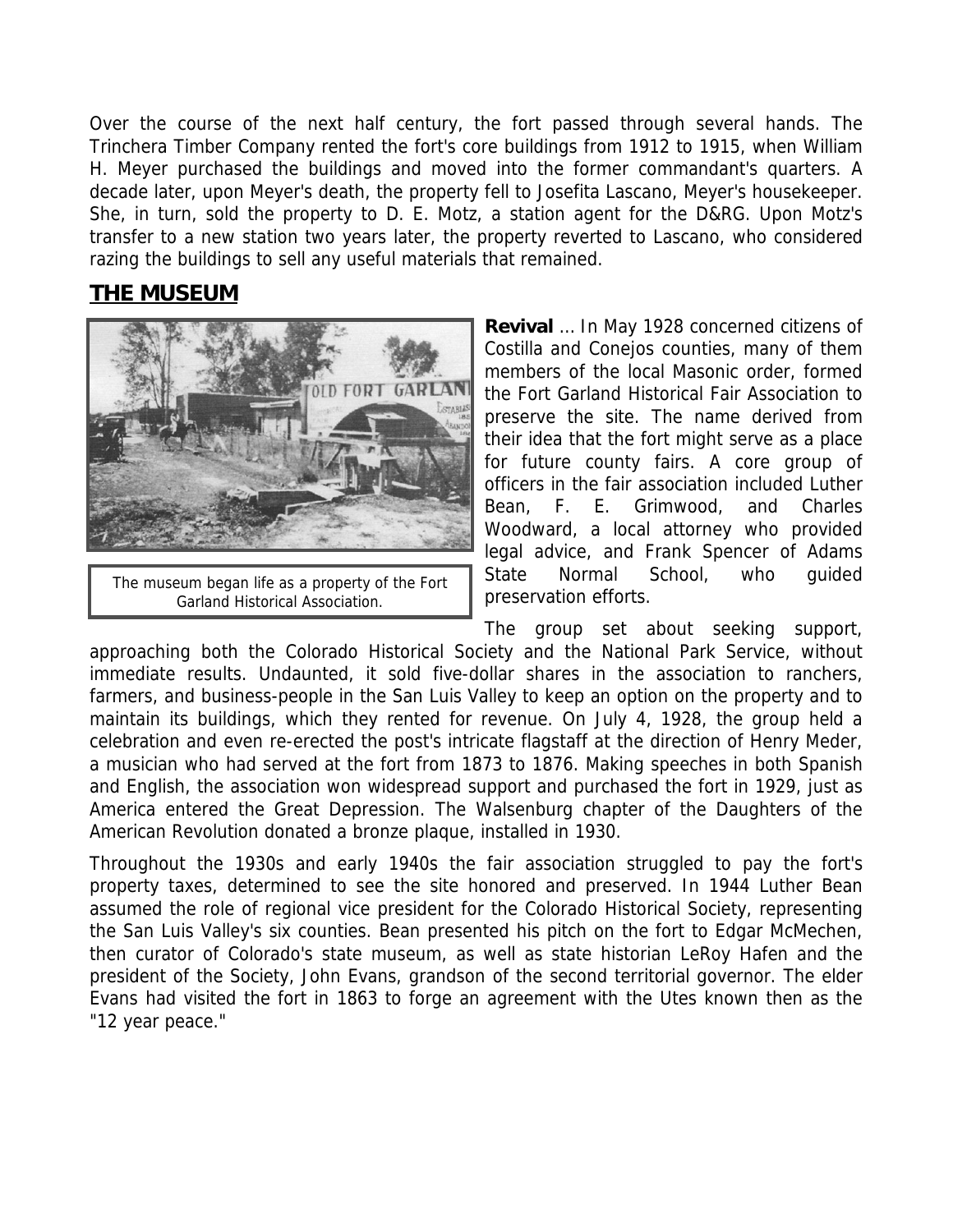

The reconstruction work on the fort buildings required careful supervision. The adobe bricks were made as they were made in I858—the mud being molded in forms and placed in the sun to bake. After the adobes were set in place, the walls were plastered inside and out with a coat of the same adobe material.... Women were employed to work the mud into the crevices and give the walls a smooth surface. This they did with their hands, alone, just as it has been done in the Southwest United States for centuries. Rosamund Slack, in Old Fort Garland,

1954

**Prelude to Restoration** … The Colorado Historical Society expressed interest in obtaining the old fort, and on June 8, 1945, the Fort Garland Historical Fair Association transferred it to the people of Colorado. McMechen assessed the property nearly a century after its construction. The buildings' heavy spruce roof timbers were sound, though roof and walls needed repair. Alterations made after the fort was abandoned included plank floors in the barracks, which were then rotting, wooden peak roofs, and corner buttresses that had been added to the barracks. The commandant's quarters had been reroofed with shingles, though the original roof remained intact underneath. Many of the fort's features no longer existed: The hospital building had been razed, and fences, privies, corrals, and firing ranges were gone.

McMechen also documented a living testament to the soldiers and Hispanos who had built and occupied Fort Garland. The rows of cottonwood trees that ringed the parade ground, planted by the garrison in the late 1850s, still rustled in the breeze and shaded Officers' Row. But the trees were dying, McMechen noted, and needed to be replaced.

**Living Past** … In the 1950s the Society opened the fort to the public. A full century had passed since pioneer Hispanos settled the San Luis Valley, and their safety and survival, along with others, had required the construction of this lonely western outpost. Yet, looking back on the past century of rapid change at Fort Garland, it's also possible to regard all that time in just the blink of an eye. Listening to the wind battering the large flag over the parade ground, one can almost hear the clatter of long guns as young soldiers come to attention, the

ancient Spanish songs and lyrics of adobe craftsmen, or the quiet conversations between Chief Ouray, a consummate Ute statesman and patriot, and the old trapper and Indian fighter Kit Carson in the commandant's quarters.

**Unearthing Clues** … Even the ground speaks. In the 1990s, archaeologist Anne Bond, material culture curator at the Colorado Historical Society, sought to locate the fort's missing buildings, assess artifacts scattered across empty fields, and explore the remains of latrines where noncommissioned officers discarded revealing bits of trash, such as broken toys, pocket knives, bits of uniforms, even whiskey bottles—items that help paint a more intimate